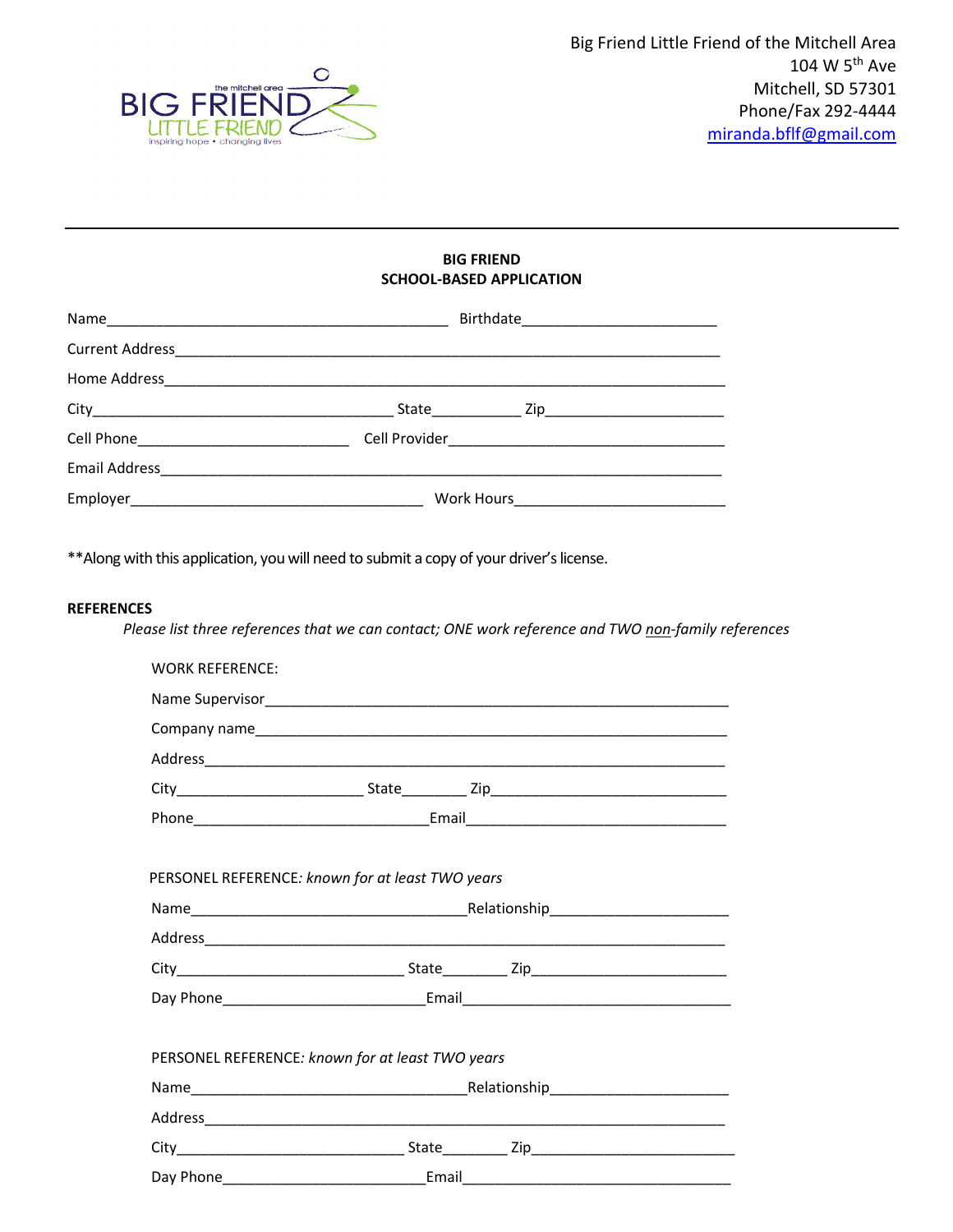Please list any youth serving organizations at which you have worked or volunteered in the past.

| Organization | Supervisor |
|--------------|------------|
| Phone        | Email      |

\_\_\_\_\_\_\_\_\_\_\_\_\_\_\_\_\_\_\_\_\_\_\_\_\_\_\_\_\_\_\_\_\_\_\_\_\_\_\_\_\_\_\_\_\_\_\_ \_\_\_\_\_\_\_\_\_\_\_\_\_\_\_\_\_\_\_\_\_\_\_

VOLUNTEER MENTOR COMMITMENT: If I am accepted in to the Big Friend Little Friend of the Mitchell Area program, I will, to the best of my ability, serve as a positive role model for my Little Friend. I will meet with my Little once a week for at least an hour and continue this relationship for at least one year. Furthermore, I will regularly update the BFLFMA staff, as to the status of my match relationship. I will inform BFLFMA immediately upon incurring any civil, domestic or criminal charges of any nature. I also understand that my services as a mentor can be terminated for non-compliance with the above statements.

Signature Date Date Date Date Date Date Date

## CONFIDENTIALITY POLICY

It is the policy of Big Friend Little Friend of the Mitchell Area (BFLFMA) to protect the confidentiality of its Bigs, Littles and their families. The BFLFMA staff will only share information about Bigs, Littles and their families with BFLFMA board of directors, student interns, or work-study students. In addition, Mentors are required to keep information regarding their Little and his/her family confidential.

All files are considered the property of BFLFMA and are not available for review by parents/guardians, Littles, young moms or volunteers.

LIMITS OF CONFIDENTIALITY

- 1. Information will be released to other individuals or organizations only with a signed release form from the mentor, parent/guardian or young mom.
- 2. Written consent for BFLFMA to use images in media as indicated in media release and consent form.
- 3. Information shall only be provided to law enforcement officials or the court upon delivery of a valid subpoena.
- 4. State law mandates that suspected child abuse or neglect be reported to the Department of Social Services. Mentors and/or BFLFMA staff will report any suspected abuse or neglect of a minor.

I have read and understand the Big Friend Little Friend of the Mitchell Area confidentiality policy.

Signature Date Date Date Date Date

# MEDIA RELEASE

\_\_\_\_\_\_\_\_\_\_\_\_\_\_\_\_\_\_\_\_\_\_\_\_\_\_\_\_\_\_\_\_\_\_\_\_\_\_\_\_ \_\_\_\_\_\_\_\_\_\_\_\_\_\_\_\_\_\_\_\_\_

\_\_\_\_\_\_\_\_\_\_\_\_\_\_\_\_\_\_\_\_\_\_\_\_\_\_\_\_\_\_\_\_\_\_\_\_\_\_\_\_ \_\_\_\_\_\_\_\_\_\_\_\_\_\_\_\_\_\_\_\_\_

I hereby grant Big Friend Little Friend of the Mitchell Area the right to use images and names as they may desire, in all media and in all forms including, but not limited to, publications, any televised photography and recordings, brochures, newsletters, videos, online and social media sites.

- o I hereby ACCEPT to be used for any BFLF media opportunities
- o I hereby DECLINE to be used for any BFLF media opportunities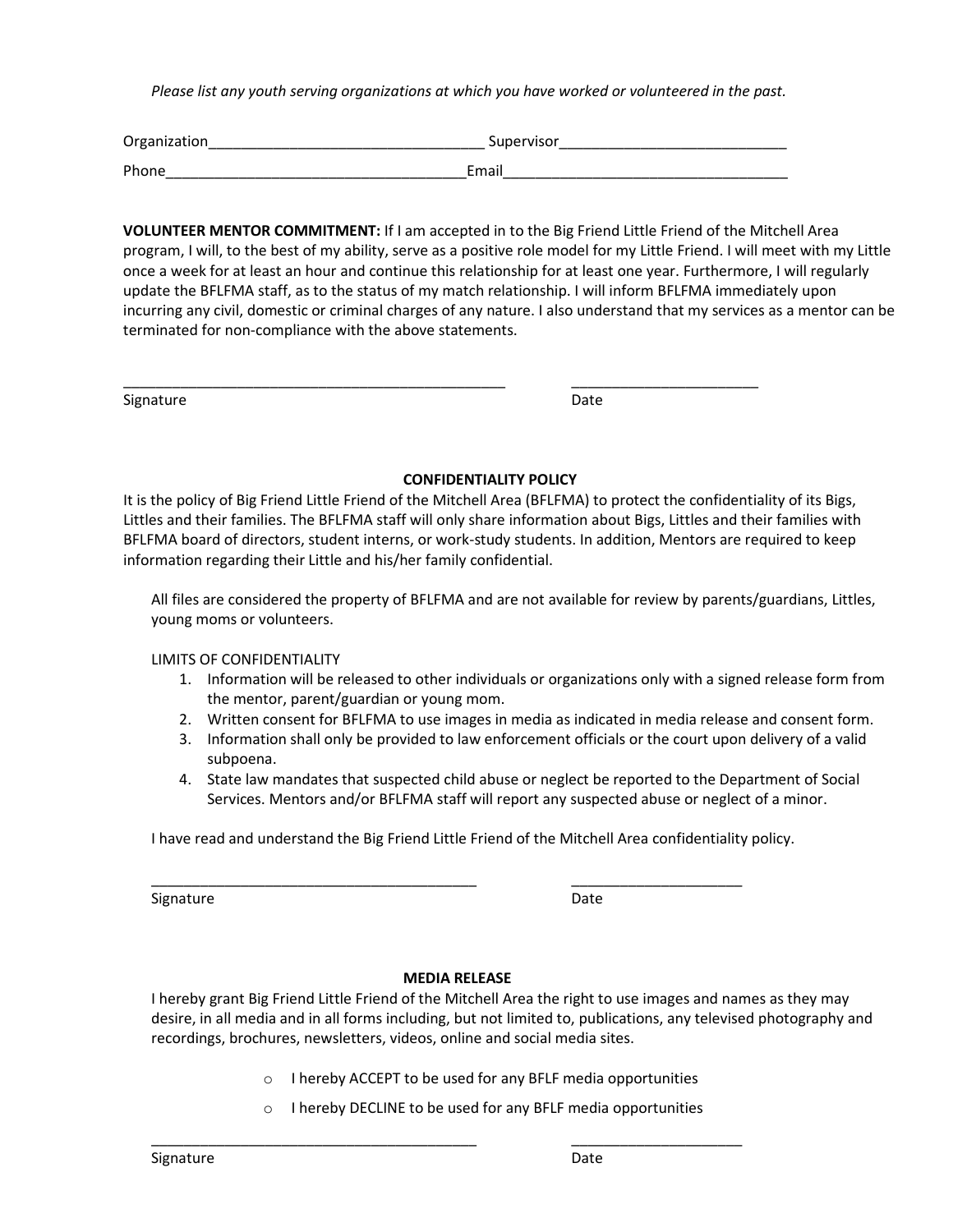# ACTIVITIES AND INTERESTS

Place an X next to the things you would like to do with a Little Friend. Circle your top 5 activities.

| Spectator Sports: DWU Sports, MHS Sports, | Canoeing                         |
|-------------------------------------------|----------------------------------|
| Hockey, Soccer, Amateur Baseball          | <b>Water Sports</b>              |
| Football                                  | <b>Horseback Riding</b>          |
| Baseball                                  | <b>Animal Care</b>               |
| Softball                                  | _Gardening                       |
| Basketball                                | Sewing/Needle work               |
| <b>Track</b>                              | Computers/Electronics            |
| Soccer                                    | Music                            |
| Wrestling                                 | Movies                           |
| Tennis                                    | Museums                          |
| Volleyball                                | _Plays                           |
| Golf/Mini-golf                            | Concerts                         |
| Ping Pong                                 | Dancing                          |
| Roller-skating                            | Collecting Items: What:          |
| Roller-blading                            | Reading                          |
| <b>Bowling</b>                            | Library                          |
| Swimming                                  | <b>Board Games</b>               |
| <b>Auto Racing</b>                        | Video Games                      |
| Archery                                   | _Musical Instruments: Which One: |
| Frisbee/Frisbee golf                      | __Cooking                        |
| <b>Martial Arts</b>                       | Baking                           |
| <b>Snow Skiing</b>                        | <b>Astronomy</b>                 |
| <b>Cross Country Skiing</b>               | ___Shopping                      |
| Ice Skating                               | ____ Skate Boarding              |
| Ice Fishing                               | 4-Wheeling                       |
| Snow Tubing                               | Geocaching                       |
| Snow Board                                |                                  |
| Hockey                                    | Others not listed:               |
| <b>Bike Riding</b>                        |                                  |
| <b>Walking/Running</b>                    |                                  |
| Hiking                                    |                                  |
| Camping                                   |                                  |
| Fishing                                   |                                  |
| Hunting                                   |                                  |
| Picnics                                   |                                  |

\_\_<br>\_\_Boating